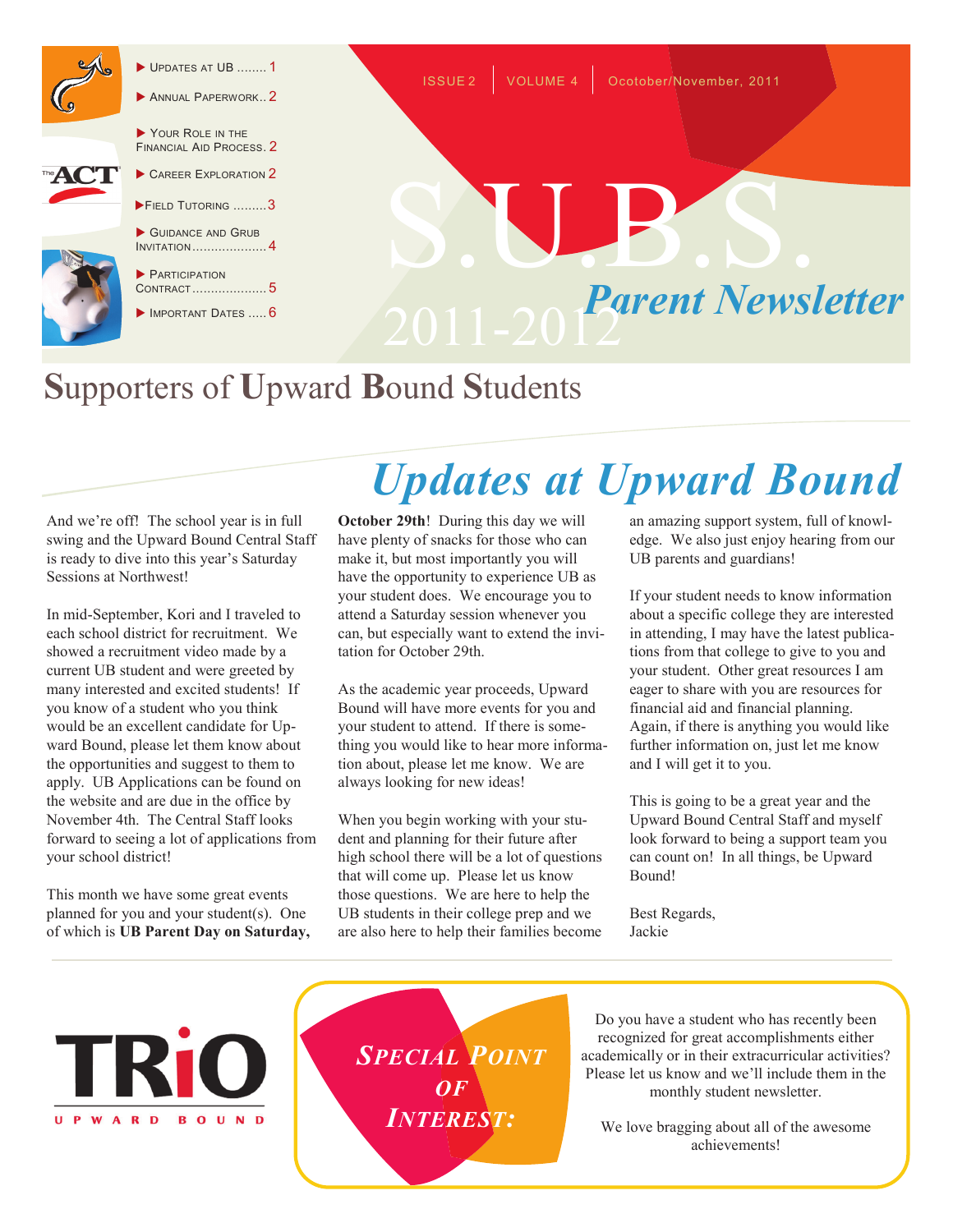### **Annual Paperwork**

Each year, every Upward Bound student must fill out a Participation Contract Agreement form. The form must be signed by both the student and their parent(s)/ guardian(s).

The purpose of this document is to ensure that the student and the parent/guardian

have read the handbook, and understand the rules and expectations of our program.

The form has been attached to this newsletter and the handbook and an electronic copy of the form can be found online at the UB website under the *Forms* page.

The UB Central Staff would like to have the forms turned in as soon as possible and no later than the November 12th Saturday session. If you or your student has any questions please don't' hesitate to contact the UB office.

### **Your Role in the Financial Aid Process**

The transition from high school to college is It's never too early to begin talking about not an easy one for most young people. Research has indicated that parental support has a critical role in successful college planning and a large part of college planning includes the financial aid process.

Although it is ultimately the responsibility of the student to apply for aid, there are things parents and guardians can do to make the process easier on their student.

For starters, parents and guardians can help complete the FAFSA and fill out their taxes early. FAFSA financial information is derived from the previous year's income tax return, and students are encouraged to complete the FAFSA as early as possible.

Keep an eye out for our Financial Aid night where Northwest Financial Assistance employees help families with this process.

your student's post-secondary plans. Parents and guardians can sit down with their student and discuss the colleges they are interested in attending and look at the cost of each. Keep in mind that tuition is not the only cost to look at. When narrowing down possible colleges students should keep in mind the cost of room and board, books and school supplies, fees, equipment and room materials, as well as travel and miscellaneous expenses.

While talking about expenses, also discuss the financial resources that will be used for paying for college. Financial resources can come from scholarships, prepaid or college savings plans, personal savings, and money from work (summer, part-time, etc.). If additional money is still needed, turn to the federal government, and institutional and state aid. All of this information may sound and be very overwhelming at first; however, once you sit down and create a plan the process begins to be much more clear. Don't forget, Upward Bound is here to help! Jackie has many resources to help you and your student plan for college. She also has a lot of updated information from many colleges around the area. Don't hesitate to contact her; students and parents are more than welcome to visit with her for any college planning needs.

To assist with the financial aid process and your student's college planning, Upward Bound invites all junior and senior students and their families to attend **Guidance and Grub on Thursday, October 27th** from 6:30-7:30pm on the Northwest campus. Please see the invitation attached to this newsletter for more information.

### **Helping with Career Exploration**

Robert Frost (1874-1963 wrote, "Two roads diverged in a wood, and I—I chose the one less traveled by, and that has made all the difference." Unfortunately, when choosing a career, most young people aren't exposed to "the road less traveled" and are forced to choose the only one they know. Most often, students make career decisions based on options that have become *familiar* to them. Such as a career that a family member or a significant rolemodel is currently doing.

There are more than 20,000 existing occupations, making it very likely that there's an unknown career out there at which your student could become even more passionate about versus a *familiar* occupation.

Parents and guardians can play a significant role in helping their student make informed decisions about their future. This begins with encouraging your student to begin early in seeking out ways to explore careers.

Internships and volunteering is an excellent way for your student to get involved in the community as well as develop an idea of what they are passionate about. They may also find after volunteering and internships that specific fields are not for them. Whatever they gather, allow your student to develop these ideas and help them process.

Fortunately, Upward Bound gives their students an opportunity to apply for Job Shadow and Work Study programs during the summer which allows student to explore different career occupations first hand!

A career is a very important part of one's life. Deciding this part is also a huge adventure. Encourage your student to become active in exploring careers before college and then continue during college.

Lastly, offer unconditional support as your student wrestles over one of life's major decisions.

Information gathered from "Helping Your Student Make Informed Career Decisions" By Robert Orndorff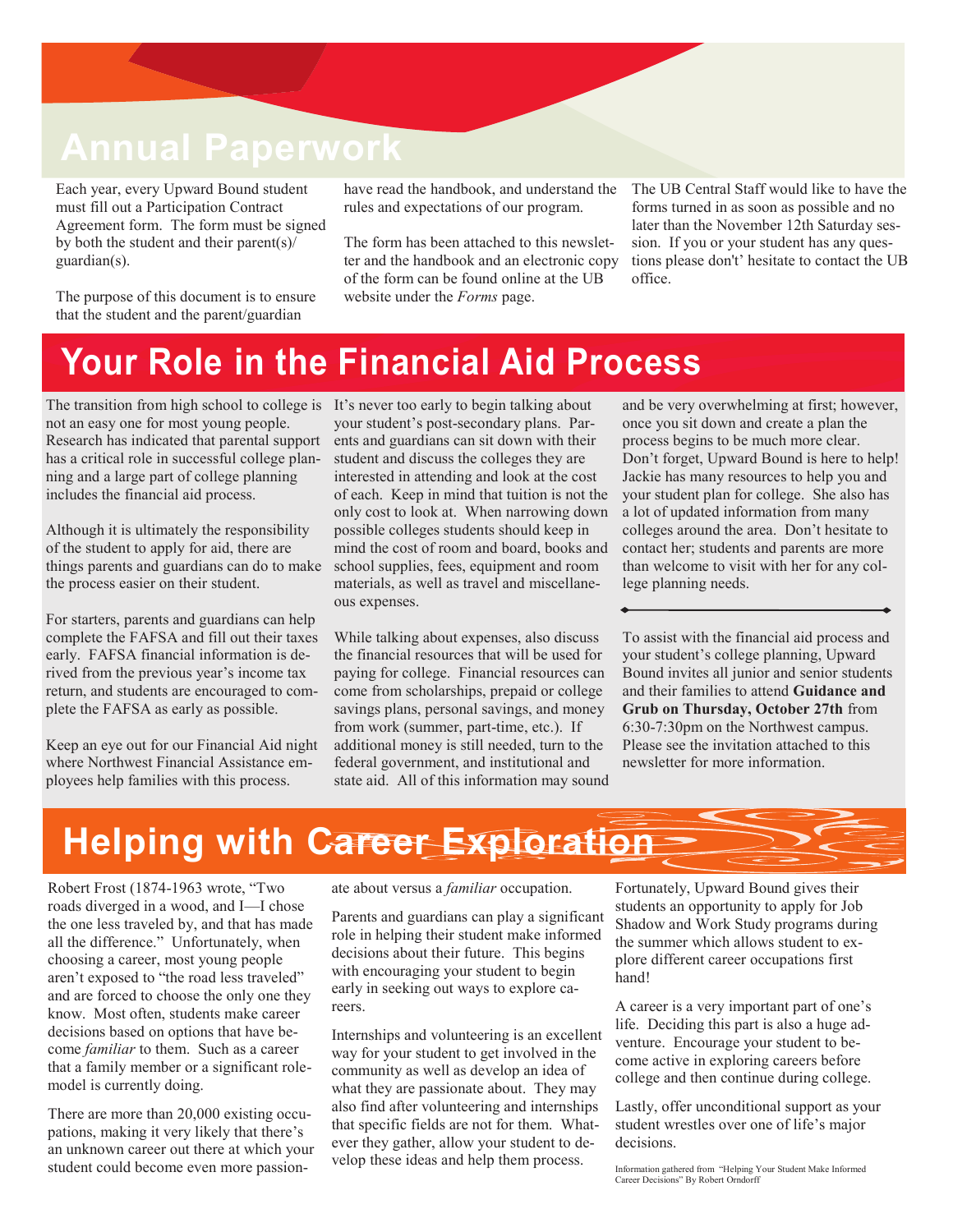## **Field Tutoring Updates**

Parents,

Please help us in regards to your student's attendance at field tutoring. Field tutoring is an important aspect of our program. It allows the students a chance to work on any homework they may have and it also provides a valuable line of communication when we need to contact them.

Below is the field tutoring schedule along with lists of excused and unexcused absences.

| 2011-2012 Field Tutoring Schedule |                                      |                                      |
|-----------------------------------|--------------------------------------|--------------------------------------|
| <b>School</b>                     | <b>Regular Tutoring</b>              | <b>Supplemental Tutoring</b>         |
| King City                         | Thursday—3pm                         | <b>TBD</b>                           |
| Maryville                         | Thursday— $3:10$ pm                  | Wednesday— $3:10$ pm                 |
| Nodaway Holt                      | <b>TBD</b>                           | <b>TBD</b>                           |
| Northeast Nodaway                 | Wednesday—3:30pm                     | Tuesday— $3:30$ pm                   |
| <b>Rock Port</b>                  | Tuesday— $3$ pm                      | Wednesday—3pm                        |
| Stanberry                         | Tues/Thurs— $7:30$ am &<br>Thurs-3pm | Tues/Thurs— $7:30$ am &<br>Thurs—3pm |
| Tarkio                            | Wednesday—7am                        | Thursday—7am                         |
| West Nodaway                      | Tuesday— $3:05$ pm                   | Tues/Wed— $7:30$ am                  |

Excused absences for school activities include:

Sports Band Music Academic Bowl and other such activities FBLA, FFA, etc. Church activities Doctor/Dentist

Students will not be excused for the following:

Work

Not having a ride

School punishment (suspension, detention, etc)

Babysitting (we understand there are some circumstances where this is necessary but it should not cause you to miss tutoring on a weekly basis)

Additionally, we are going to encourage all field tutors to begin using Skype more frequently. Skype is a program that allows us to video-chat with students at their school when they are at field tutoring. Again, this is valuable to us to see the students on a weekly basis and to help them with any problems they may have.

Thank you for your help in supporting us on this!

Kori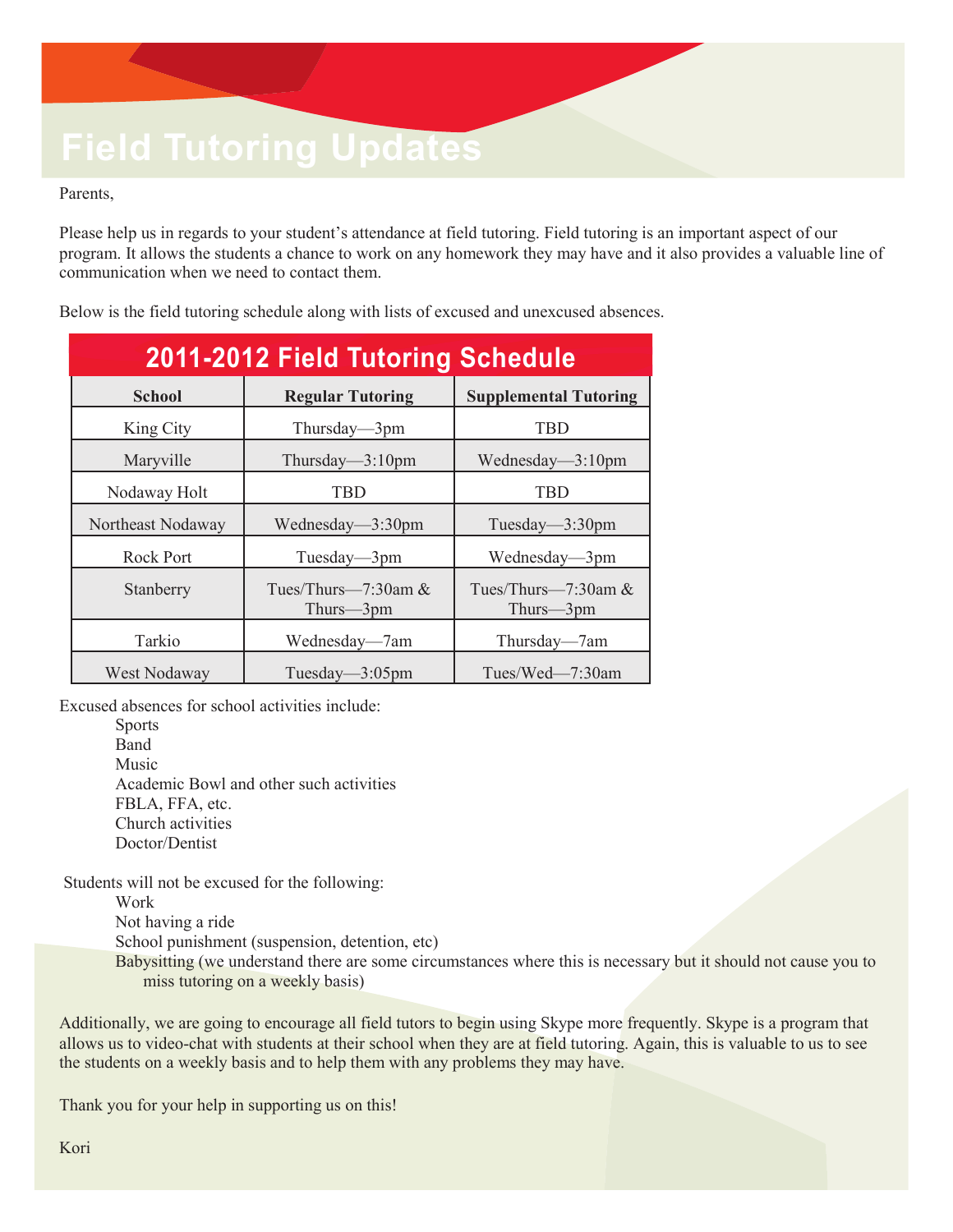- *Nervous about paying for college?*
- *Wondering where you can find scholarships?*
- *Confused with the financial aid process and strange terms?*

#### **DON'T WORRY...UPWARD BOUND IS HERE TO HELP!**

#### **Northwest Missouri State Upward Bound Invites You to:**

### **Guidance and Grub Session**

#### **Thursday, October 27, 2011 6:30—7:30 pm 3rd floor Administration Building**

It is already that time of year! Seniors have submitted applications to the colleges of their choice, NOW WHAT? Financial assistance won't find you...you need to get out and look for it!

Paying for college can be stressful for both students and their families. Upward Bound would like to invite you to attend our Guidance and Grub session covering the role of both the parents and students in funding post-secondary education on **Thursday, October 27th from 6:30—7:30 pm on the 3rd floor of the Administration Building**.

During this session you will receive handouts and helpful hints to get you more comfortable with financial aid terms and the process you are about to enter with your college-bound student. Along with financial aid, the FAFSA and scholarship opportunities will be discussed. A representative from Northwest's Financial Assistance office will also be on hand to answer any questions you may have.

We promise that this is an event you can't *afford* to miss! **All Senior Upward Bound students and their parent(s)/guardian(s) are encouraged to attend!** Juniors and their families are more than welcome to participate as well.

*\*\*\*If you wish to personalize the session, bring your 2010 tax return to complete the FAFSA4caster and sign up for a PIN number.*

**If you plan on attending this event, please RSVP to the Upward Bound office in one of the following ways so we can be sure to have enough food for everyone:**

- **Call the Upward Bound office at 660.562.1630 or**
- **Email Jackie at jackiec@nwmissouri.edu**